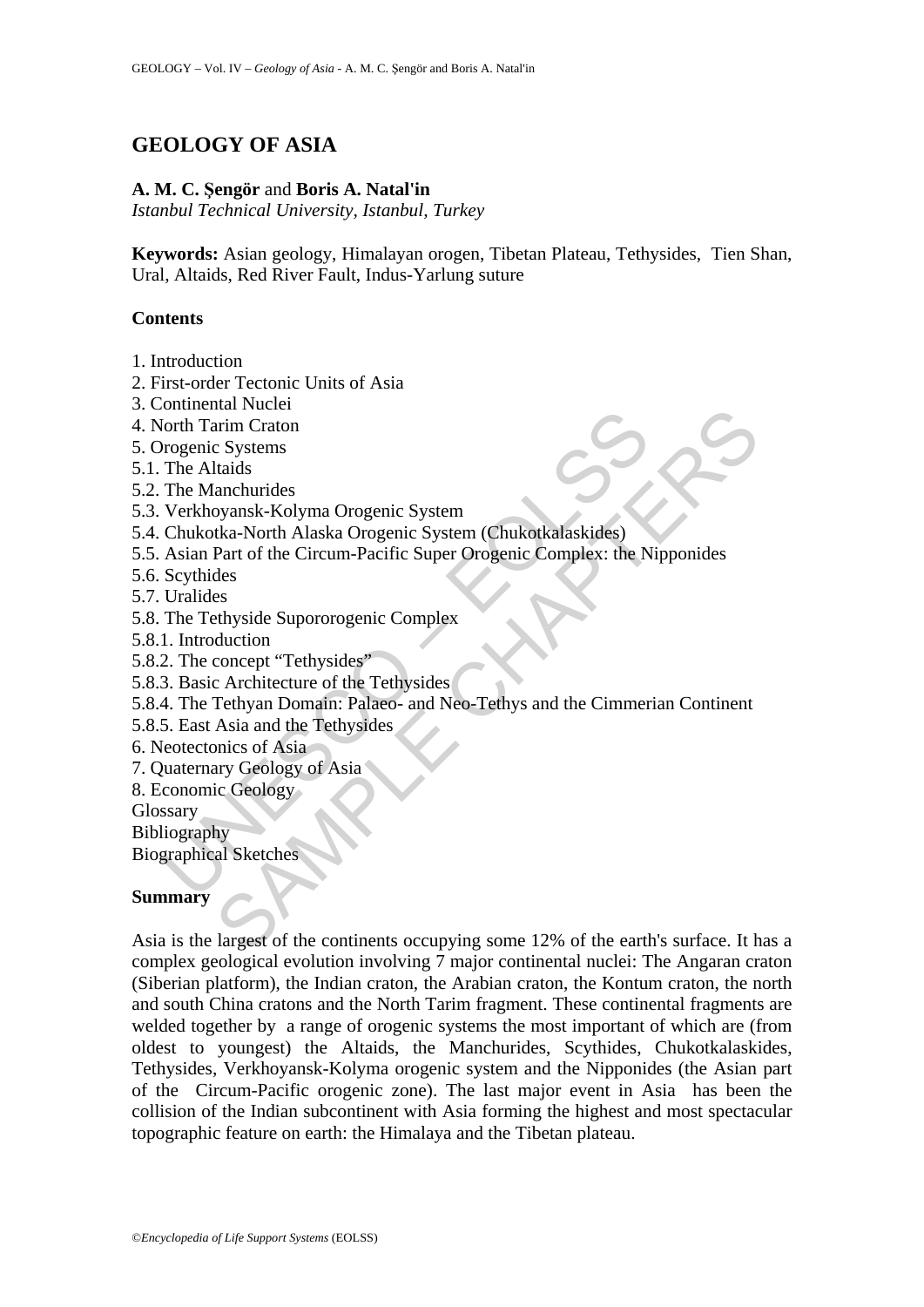# **1. Introduction**

Asia is the earth's largest continent, occupying an area of some 43,608,000 square kilometers, which is equivalent to about 12% of the earth's total and 30% of its land surface (Fig. 1). It has been assembled mostly in the last 500 million years. The intricate morphology of Asia masks an extremely complex geologic history that predates the active deformations largely responsible for the existing landforms varying from Arctic tundra to Central Asian deserts and from mountainous highlands to enormously high mountain ranges of the Himalaya. Tectonic units (regions identified by similarity of style and origin of geologic structures contained in them) that are defined on the basis of the active structures in Asia are not identical with those defined on the basis of its fossil structures. It is therefore convenient to discuss the tectonic framework of Asia in terms of two separate maps, one showing its palaeotectonic (e.g. older tectonic) units (Fig. 2) and the other displaying its neotectonic (new and presently active) units (Fig. 3).



Figure 1: Physical map of Asia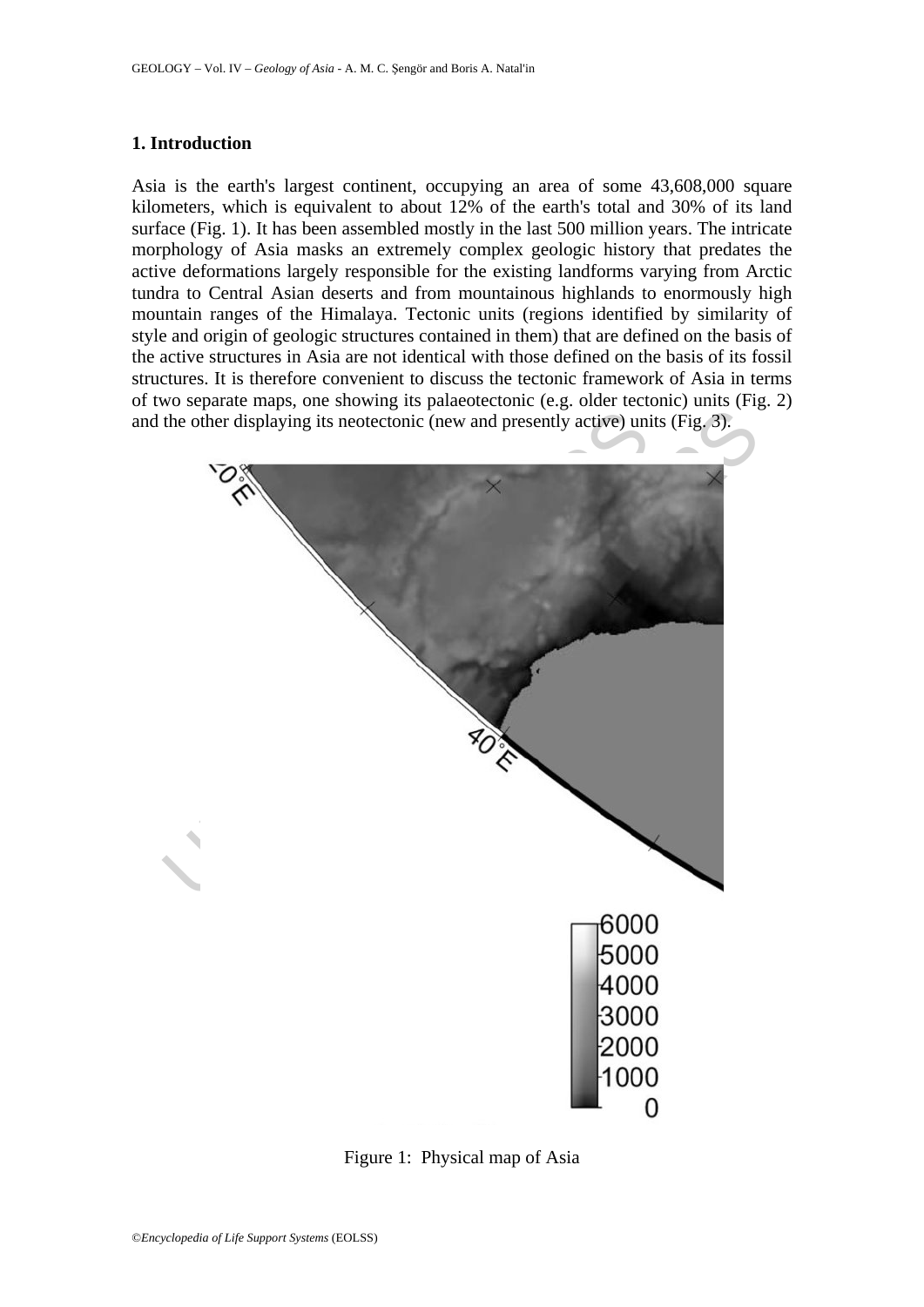The formation of continents is a consequence of the motion of tectonic plates – opening and closing of oceans (the Wilson Cycle), dispersal of continental fragments and their amalgamation in larger continental masses. Most continental material and structures owe their origin and development to plate boundary processes, i.e. to rifting, transform faulting, subduction, and collision. Identification of sutures containing oceanic material leads to the recognition of ancient oceans. The Tethyan Oceans (Palaeo- and Neo-Tethys) closed along sutures that extend from Spain to the Pacific shores. However, these two oceans, as many other ancient oceans of similar sizes, added little to the Asian continent. Asian tectonics has shown that continental crust originates mainly at subduction zones, where magmatic arcs (island arc chains topped with modern volcanoes on the Pacific side of Asia) and paired subduction-accretion complexes (mainly trench sediments bulldozed from subducting oceanic crust) are formed.



Figure 2: Major orogenic collages of Asia, forming its palaeotectonic subdivisions. *(These subdivisions largely, but not completely, correspond with orogenic zones, as defined in Şengör (1984), for they exclude the marginal fold-and-thrust belts that develop on cratons as the collages accrete. Not shown here, to avoid illegibility, are the orogenic systems, including both the orogenic zones and the associated fields of foreland and hinterland structures populated mainly by germanotype structures. KC is*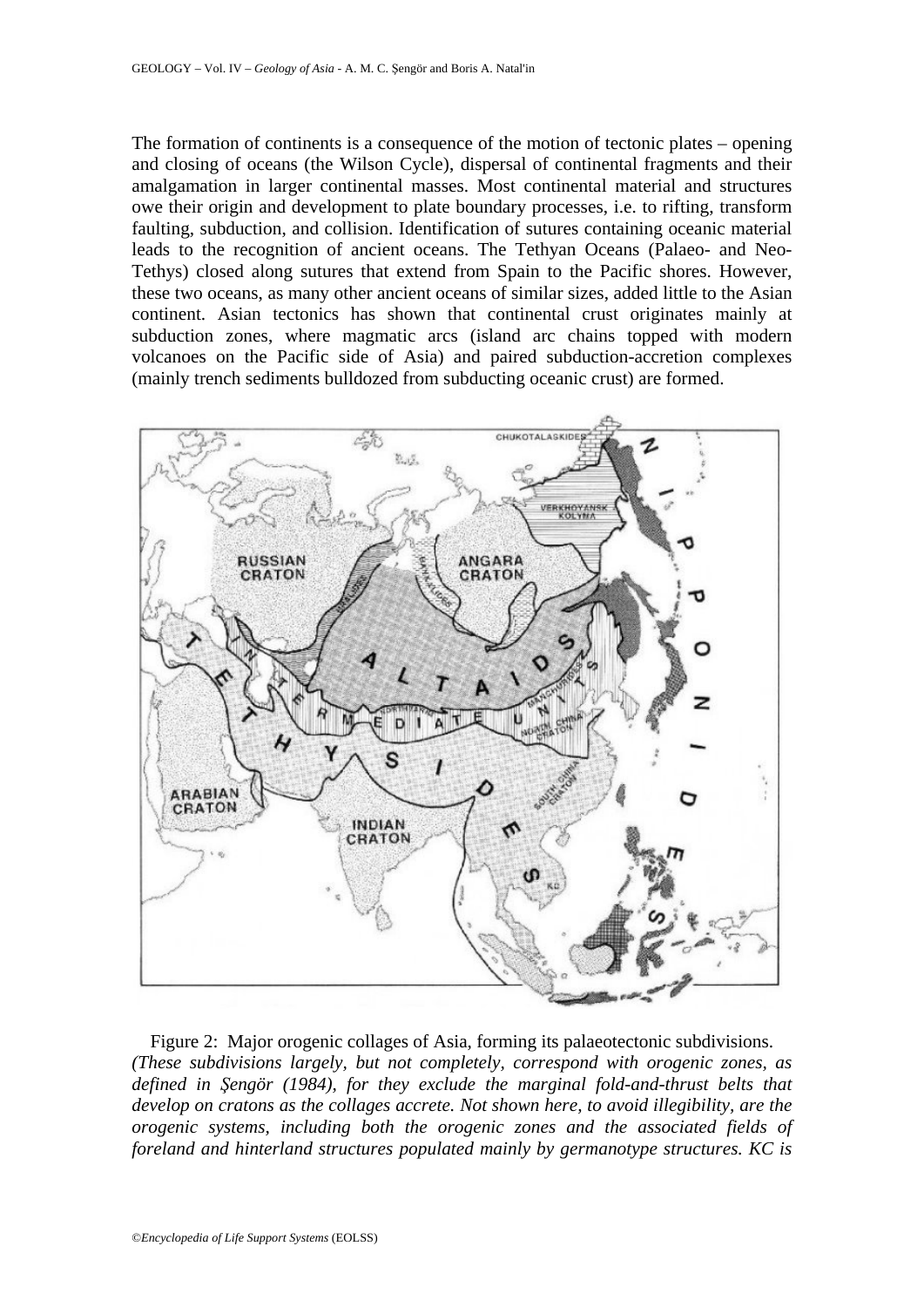## *the Kontum Craton; Tethysides include both the Cimmerides and the Alpides.)*

Continuous convergence in subduction zones is usually followed by collision with a continent on the opposite side of an ocean. When continental masses collide across a former subduction zone, the resulting region of high, semi-penetrative convergent strain is rarely wider than about 1000 km (cf. Tibet as the widest example). Such areas of elongate, linear/arcuate zones of high convergent strain, called orogens by Kober (1921) are located either between stable continental rafts, or between a continental craton and an oceanic plate, or, more rarely, between two oceanic plates. Regions combining several orogens of similar history, age and structure we call orogenic complexes including orogenic systems (see Şengör, Regional Geology, this chapter). An orogenic system usually grows alongside a continental nucleus. This refers to old, Precambrian continental blocks, which have remained stable during the last 1.8-1.5 billion years. In Asia, orogenic systems coincide with mountain areas while continental nuclei occupy lowland plains. Lowland plains are characteristic for yet another type of tectonic structures – rifts and taphrogens, which form by the stretching of previously formed continental crust.



Figure 3: Neotectonc subdivisions or Asia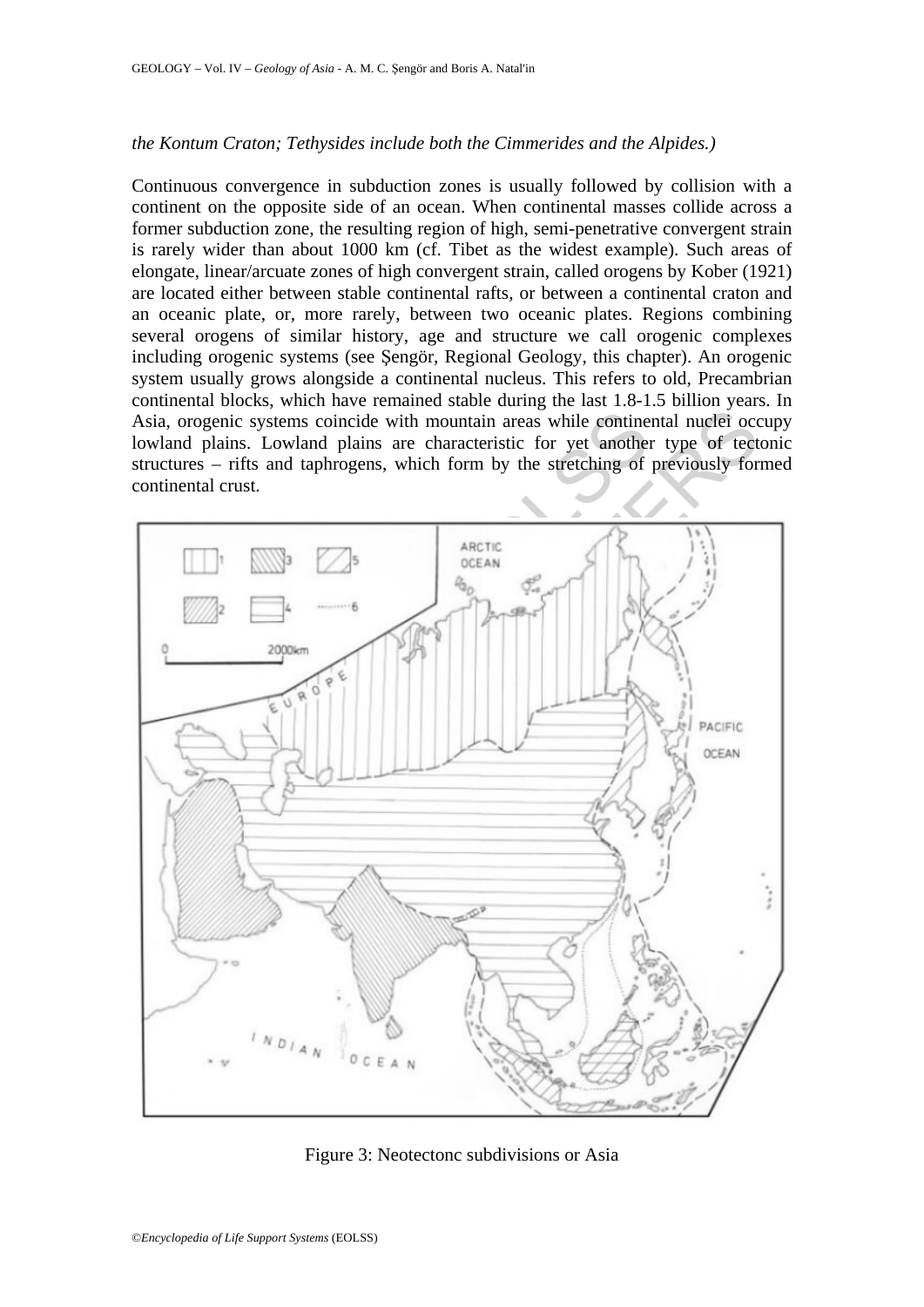*(I, stable Asia; 2, Arabian platform; 3, Indian subcontinent; 4, Alpide plate-boundary zone; 5, island-arcs and marginal basins; 6, boundaries of the zone of transition between the Alpide plate-boundary zone and the zone of Island-arcs and marginal basins.)* 

# **2. First-order Tectonic Units of Asia**

Fig. 2 and Fig. 4 display respectively the palaeotectonic subdivisions of Asia and its suture distribution. In the palaeotectonic subdivisions, regions that functioned as continental nuclei to late Vendian-early Palaeozoic orogens are shown as cratons. The following continental nuclei have been recognized in the structure of Asia: Angaran craton, Indian craton, Arabian craton, Kontum craton, North China craton, South China craton, and North Tarim fragment. From oldest to youngest, the following orogenic systems are recognized in Asia: Altaids, Manchurides, Scythides, Chukotkalaskides, Tethysides, Verkhoyansk - Kolyma orogenic system, and Nipponides (i.e. the Asian part of the Circum-Pacific Orogenic Zone). The Scythides, extending from the northern shores of the Black Sea to the Pamirs, belong to the Intermediate units of Eurasia (Fig. 4).

# **3. Continental Nuclei**

on, and Nordin Internal inspired. From othesis to youngest, the 1<br>ems are recognized in Asia: Altaids, Manchurides, Scythides, Systems,<br>sysides, Verkhoyansk - Kolyma orogenic system, and Nipponia<br>of the Circum-Pacific Orog I Norm Taramm traguent. From oteast to youngest, the following orog<br>
e recognized in Asia: Altaids, Manchurides, Scythides. Chukotkalaski<br>
, Verkhoyansk - Kolyma orogenic system, and Nipponides (i.e. the A<br>
Grecum-Pacific The Angaran craton (Fig. 2)—commonly known in the Russian literature as the Siberian Platform—consists of a metamorphic basement and Riphean and younger, undeformed or weakly deformed sedimentary cover. The basement is exposed in the Aldan and Anabar shields. The Aldan shield contains its own continental nucleus consisting of Archaean metamorphosed granitoids and mature metasedimentary rocks (quartzite, schists, and marbles). On the east and west, this nucleus is framed by younger, late Archaean, greenstone belts. Similar rocks are exposed in the Anabar Shield. The greenstone belts consist of rocks that are similar to the present day magmatic arcs and to rocks that may be considered primitive oceanic crust. Blocks of trondhjemite-granite composition are sandwiched between greenstones and this pattern is very similar to what we see in younger orogenic systems. All of these indicate that tectonic processes have experienced little change in the last 3 Ga. The N-S-striking Akitkan belt consisting of 1.9 - 1.7 Ga old island arc volcanic and intrusive rocks stretches for almost 800 km and separates the eastern and western parts of the Angaran craton. This belt marks the line of last amalgamation within the Angaran craton.

Following the mid-Proterozoic consolidation of the Angaran craton, platform type sedimentary rocks were laid down on it with oldest isotopic ages around 1.5 Ga. In the north, east, and south, these sediments pass into thick passive continental margin successions. Establishment of the passive margins was accompanied by the formation of large extensional structures – aulacogens – that extend into the craton interior. In the west and south, the Angaran craton is framed by the Baykalide orogenic system that evolved from 1.8 to 0. 57 Ga as it is shown by the amalgamation of poorly-outlined fragments of magmatic arcs, ophiolites and small continental blocks. The last of the most significant episodes of the Angaran craton tectonic evolution was the eruption of voluminous mafic lavas and tuffs at the Permo-Triassic transition. This eruption affected areas to the west of the Angaran Craton in the basement of the West Siberian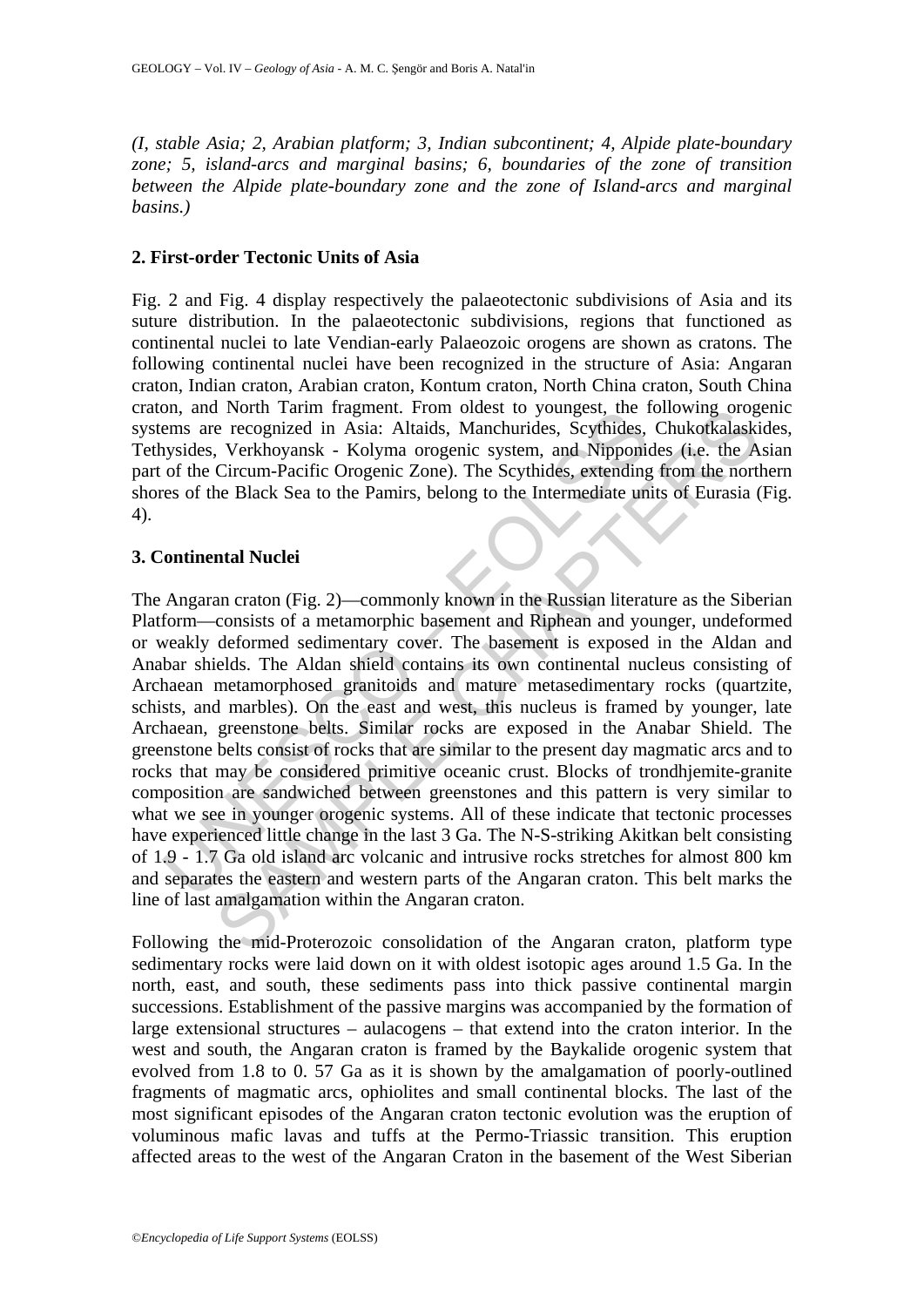Basin and the Taymyr to the northwest. The origin of these mafic rocks is usually interpreted as related to mantle plume activity.

The basement of the Indian craton (Fig. 2) consists of rocks ranging in age from the Archaean to the Ordovician. The best-known Archaean terrain in the Indian craton is the Dharwar Craton, in the south-central part of the subcontinent (Fig. 4), where, as in the case of the Angaran craton, it consists of gneiss-greenstone associations. The major part of the Proterozoic rocks of the Indian craton is located in the northern part of the subcontinent. The middle to late Proterozoic Ghapuvalli orogeny lasted from about 1.7 Ga to almost 700 Ma ago. How much of this tectonism was collision-related, or, alternatively, how much Andean margin activity without much accretion or convergent margin tectonism with abundant subduction-accretion activity may have taken place is unclear. There is growing evidence for a peri-Gondwanian Pan-African orogen in northern India, north of the Ghapuvalli System and separated from it by the Proterozoic Bundelkhand Craton (Fig. 4), now largely involved in the Himalayan collisional deformation. Widespread granitic magmatism in the north-central part of the Indian subcontinent lasted until about 0.6 Ga ago. Farther north in the Himalaya, it even extended well into the medial Ordovician, as shown by the cordierite granites with ages between 511 and 466 Ma. We have been unable to identify in the Indian craton unequivocal Precambrian aulacogens. By contrast, numerous Permo-Carboniferous rifts crisscross the subcontinent, related to the opening of the Neo-Tethys.

hern India, north of the Ghapuvalli System and separated from it delkhand Craton (Fig. 4), now largely involved in the Him transmism. Widespread granitic magmatism in the north-central continent lasted until about 0.6 Ga dia, north of the Ghapuvalli System and separated from it by the Proterond Craton (Fig. 4), now largely involved in the Himalayan collision. Widespread granitic magnatism in the north-central part of the Infinialy. In the The Arabian craton (Fig. 2) is the youngest of the major Asiatic continental nuclei. It has very sparse Archaean rocks (mainly in the extreme south) and its formation was almost entirely a result of the Pan-African evolution roughly between 0.9 and 0.5 Ga. This evolution was governed by the development of a large orogenic collage consisting dominantly of ensimatic island arcs behind large subduction-accretion complexes. Arc axes later migrated into the growing accretionary complexes to create juvenile continental crust, much like the situation we are going to encounter in the evolution of the Altaids below. This accretionary collage gathered largely around the older parts of the same collage including some 2.0 Ga fragments. This immense Pan-African collage forms much of the Saharan Africa east of the 0° meridian. Its final collision with another continent in the Arabian area most likely took place during the earliest Cambrian.

The high-grade metamorphic terrains making up the original continental nucleus of Indochina are known as the Kontum Massif. Although the oldest widespread thermal event dated isotopically in this area falls into the medial Cambrian (530 Ma), it also contains isotopically dated Precambrian metamorphic rocks with minimum ages around 2.3 Ga. In this respect, the Precambrian-earliest Palaeozoic history of the Kontum craton resembles those of Arabia, India, and South China (see below) betraying an original Gondwana-Land affinity possibly governed by subduction-accretion and later arc/collision events. The latest thermal event may signify the latest Pan-African collision(s) characteristic of the Gondwana-Land margins. This thus might place the Kontum craton on the margins of the supercontinent.

Archaean rocks in the North China craton (Fig. 4) are generally divided into two sequences or "stages": The Qianxian stage  $(3.5 - 3.0 \text{ Ga})$  and the Fupingian stage  $(3.0 -$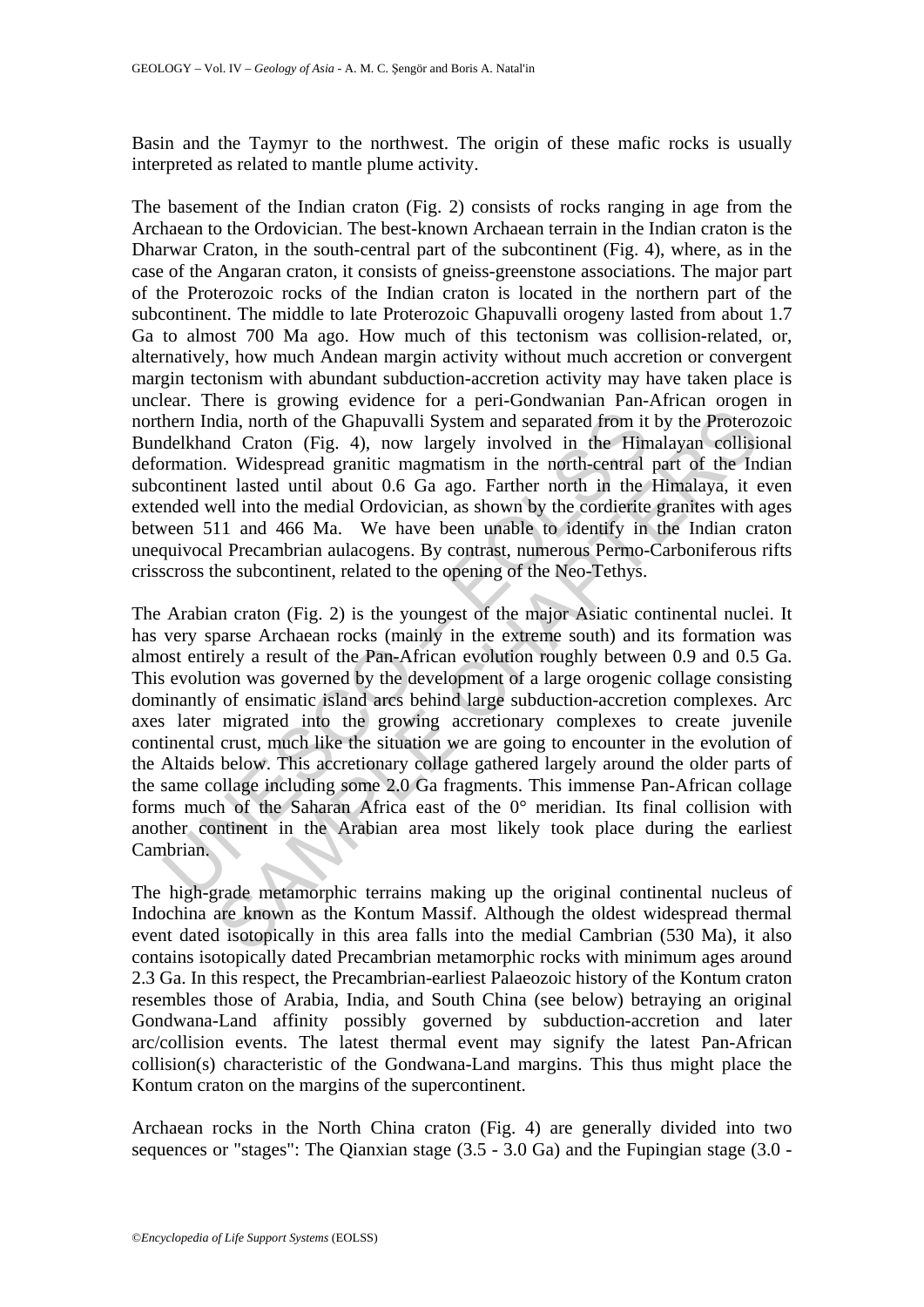2.5 Ga). The older stage is characterized by the existence of greenstone belts with mafic-ultramafic rocks and siliceous sedimentary rocks. High-grade amphibolite to granulite facies metamorphism affected the associated granitic gneisses. During the course of the Qianxian stage, a number of local palaeonuclei formed, which coalesced into larger protocontinents by the end of the Fupingian stage. All these Achaean rocks of the North China Block constitute a part of the pre-Changcheng metamorphic basement. The actual consolidation of the North China craton took place during the Zhongtiao "orogenic cycle" (approximately 1.7 Ga). Stable sedimentation was almost continuous across the craton during the late Proterozoic to Ordovician interval. It was interrupted in the Late Ordovician and resumed in the Carboniferous. This is the wellknown northern Gondwana-Land Palaeoozoic gap known from many Gondwana-Land fragments. Mesozoic and Cainozoic extensional and compressional deformations within the craton are confined to narrow, mainly N-S striking zones of crustal thinning.

South China craton is variously known in the literature as the Yangtze platform, or the Sichuan block. Six "periods" of tec blished in it on the basis of the character of sedimentatio measure, this mean turn and style, an China craton is variously known in the literature as the South China between platform, or the Sichuan block. Six "periods" of tectonism nave is in it on the basis of the character of sedimentation, metamorph, structural s The South China craton is variously known in the literature as the South China block, the Yangtze platform, or the Sichuan block. Six "periods" of tectonism nave been established in it on the basis of the character of sedimentation, metamorphism, magmatism, structural style, and isotopic ages. They are named, from the oldest to youngest, as follows: 1) Kangding (=Dabie) Period (2.5 Ga); 2) Dahong Shan Period (2.5 - 1.8 Ga); 3) Manyingou Period (1.8 -1.4 Ma); 4) Jinning Period (1.4 -0.85 Ma); 5) Chengjiang Period (0.85 - 0.7 Ga); and 6) Tongwan Period (0.7 - 0.57 Ga). As in most cratonic nuclei in Asia, the end of the Archaean (i.e. the Kangding Period) marked the initial emergence of a continental nucleus. During the Jinningian orogeny  $(\pm 1.0 \text{ Ga})$  the Sichuan block basement became more or less consolidated, although final stabilization occurred until after the Chengjiang orogeny  $(\pm 0.8 \text{ Ga})$ . The position of the South China craton somewhere directly north of Australia during the earliest Palaeozoic, and the role the Manyingou to Tongwan cycles played in its cratonisation, invite comparison of these orogenies with the long-lived Ghapuvalli orogeny in India. We tentatively interpret the South China craton as a part of the Ghapuvalli orogen. The Tongwan period, characterized by the Xingkaian movements, probably represented the post-Pan-African collision tectonism in South China.

# **4. North Tarim Craton**

Argand (1924) was the first to suggest the presence of a cratonic basement beneath the Tarim basin, which he termed "Serindia". This was followed by Huang (1945) and Sinitzin (1957), although Huang called the hypothetical craton "Tarim". The pioneering work of Norin along the northern (Norin, 1937, 1941) and along the southwestern (Norin, 1946) margins of the Tarim basin seemed to justify Argand's interpretation, although the discovery of a very thick  $(>15 \text{ km})$  sedimentary cover of essentially entirely Phanerozoic age has since made the assumption of a normal-thickness continental crust under the isostatically compensated Tarim basin suspect. Hsü (1988) recently has argued that the Tarim basin might be a Black-Sea like, land-locked remnant marginal basin of dominantly late Palaeozoic age. Only in the north is a well-established Precambrian cratonic sliver with a geology very reminiscent of the South China craton (NT in Fig. 4). The presence of ~800 Ma-old blueschists near Aksu in the northwestern part of the Tarim suggests that the Chengjiang orogeny here involved subduction.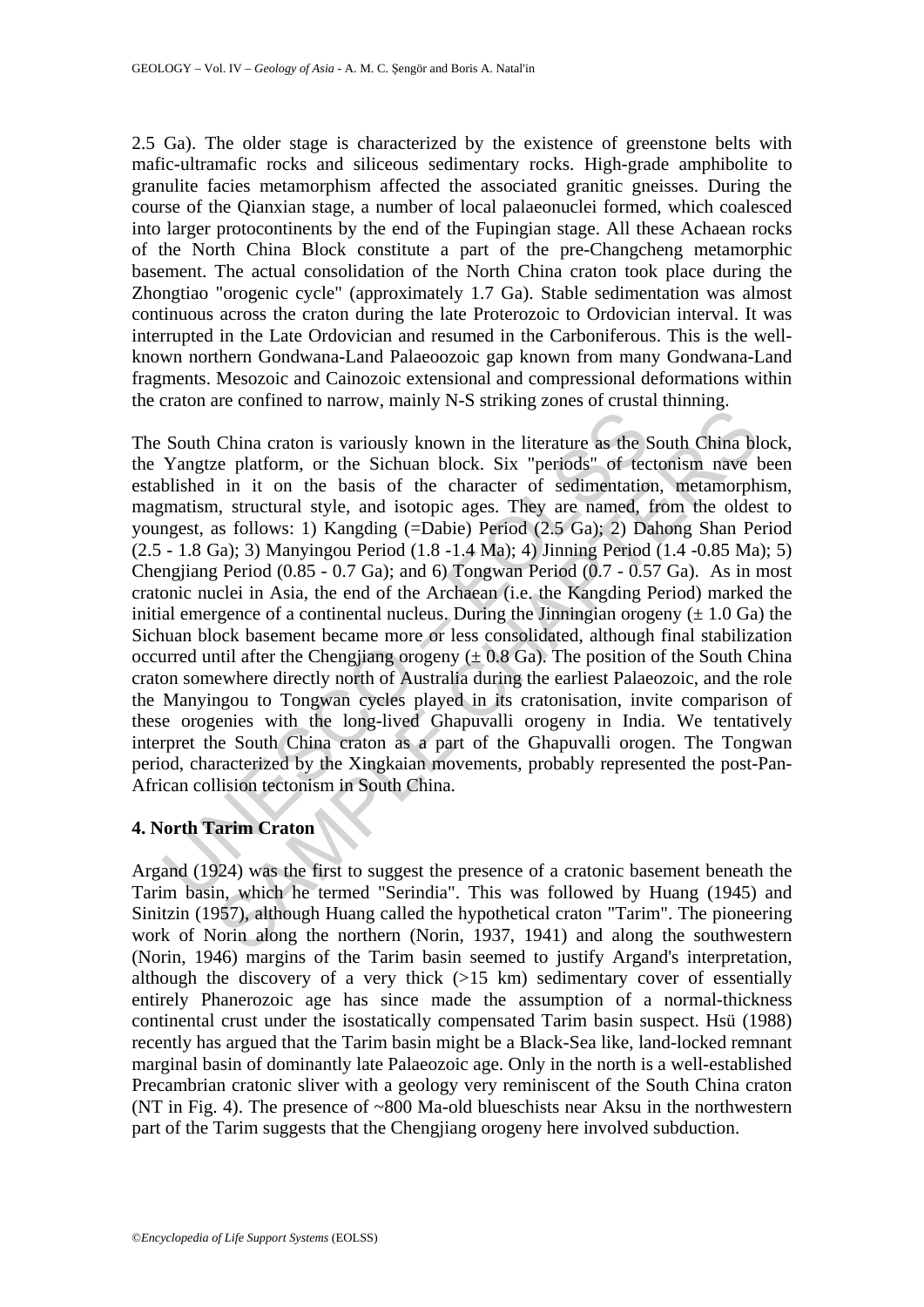Şengör and Okuroğulları (1991) presented arguments from the regional geology of the frame of the Tarim basin to support Hsü's contention, but the one definite piece of evidence in favor of Hsü's arguments they thought was a widespread Permian plateau basalt event that clearly had affected not only the margins of the Tarim basin, but also its internal parts (see sep. Norin, 1941). Although we do not necessarily contend for the presence of "normal" oceanic crust under the Tarim, it is clear that whatever underlies it is not normal continental crust. Şengör et al. (1996) contend that the northern Tarim basin—at least—may be underlain by a pre-Sinian oceanic plateau, but we now think that the southern part of the basin, south of the Bachu and the Da Zhong uplifts may be a Permian pull-apart that had formed along a major right-lateral shear zone that connected the Caucasus (even beyond the Tornquist-Teisseyre Lineament in Europe? Natal'in and Şengör, 2001), the Turkmenian basement and the Tarim/Kuen-Lun system. The Permian basalts observed on the Bachu and the Da Zhong uplifts may be indications of this episode (cf. especially Norin, 1941).

cations of this episode (cf. especially Norin, 1941).<br>
continental nuclei listed above reveal both differences and s<br>
cannotinn history. For example, the Angaran craton and North Chi<br>
cerveral Paleozoic oceans are neverthe of this episode (cf. especially Norin, 1941).<br>
Shortand nuclei listed above reveal both differences and similarities in the intervalse process are nevertheless characterized by similar timing of evaluations are nevertheles The continental nuclei listed above reveal both differences and similarities in their Precambrian history. For example, the Angaran craton and North China being separated by several Paleozoic oceans are nevertheless characterized by similar timing of events in Achaean and Proterozoic, similar styles of tectonic evolution, age of consolidation, and initiation of the platformal cover. The same evolutionary aspects of the Angaran craton are almost identical to those of the Russian craton though in the present day structure they appear as entirely isolated by orogenic systems bearing traces of former Paleozoic oceans. This shows that some of our Asiatic nuclei were combined in other continental configurations before the Phanerozoic, although we do not attempt their reconstruction here.

# TO ACCESS ALL THE **33 PAGES** OF THIS CHAPTER, Visit: http://www.eolss.net/Eolss-sampleAllChapter.aspx

#### **Bibliography**

- - -

Argand E., (1924). *La tectonique de l'Asie*. 13é Congr. Geol. Int., Vaillant-Carmanne, Liege, pp. 171-372. Dercourt , J., Ricou, L.-E. and Vrielynck, B., eds., (1993). *Atlas Palaeoenvironmental Maps*. Guthier-Villars, Paris, 307 pp.+14 maps+1 plate.

Erol, O., Şengör, A. M. C., A. Barka and T. Genç, (1996). *Was the Tarim Basin occupied entirely by a giant late Pleistocene lake?* Geol. Soc. America Absts. Progs., v. 28/7, p. A-497

Flint, R. F., (1971) *Glacial and Quaternary Geology*. Wiley, New York, 892 pp.

Gayet, M., Rage, J.-C., Rana, R. S., (1984) Nouvelles ichtyofaune et herpétofaune de Gitti Khadan, le plus ancien gisement connu du Deccan (Crétacé/Paléocène) à micrvertébrés. Implications paléogéographiques. In Buffetaut, E., Jaeger, J.-J. andRage, J.-C., eds., Paléogéographie de l'Inde, du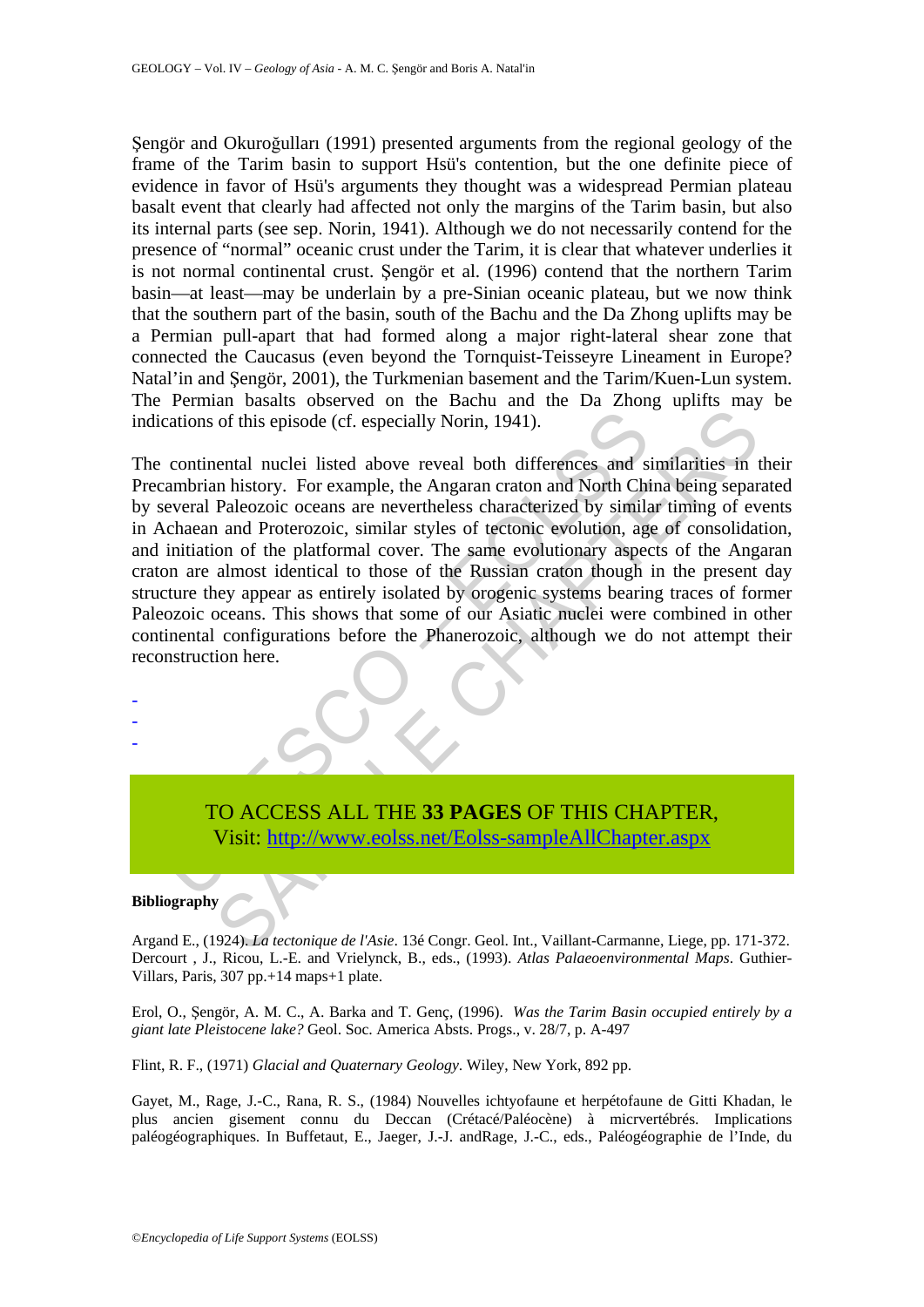Tibet et du Sud-Est asiatique. Confrontation des données Paléontologiques avec les Modèles Géodynamiques*. Mémoires de la Société Géologique de France, nouvelle série,* no. **147**, pp. 55-65.

Gupta, H. K., ed., (1994). *Latur Earthquake*. Geological Society of India, Bangalore, xv+149 pp.

Hall, R., (2002) Cenozoic geological and plate tectonic evolution of SE Asia and the SW Pacific. Computer-based reconstructions, model and animations*. Journal of Asian Earth Sciences*, **20**, pp. 353- 431.

Hsü, K. J., (1988). Relict back-arc basins. Principles of recognition and possible new examples from China. In, Kleinspehn, K. L. and Paola, C., eds., *New Perspectives in Basin Analysis*, Springer-Verlag, Berlin, pp. 245-263.

Huang Z. K., (1945). On Major tectonic Forms of China. *Geol. Mem. A20*. Nat. Geol. Survey of China, Pehpey, 165 pp.

Karig, D. E., (1983). Accreted terrane in the northern part of the Philippine archipelago*. Tectonics,* v. **2**, pp. 211-236.

Kober, L.,1921. Der Bau der Erde. Borntraeger, Berlin, 324 pp.

Liu, D. S., ed., (1981) *Geological and Ecological Studies of the Qinghai-Xizang Plateau, v. 2, Environment and Ecology of Qinghai-Xizang Plateau*. Science Press, Beijing, xiv+pp. 975-2138.

Mattauer, M., (1986). Les subductions intracontinentales des châynes tertiaires d'Asie; leurs relations avec les decrochements*. Bull. Soc. Geol. Fr.*, Ser. 8, 2, pp. 143-157.

Molnar, P. and Tapponnier, P., (1975). Cenozoic tectonics of Asia: effects of a continental collision*. Science* **189**, pp. 419—426.

Nairn, A. E. M., Ricou, L.-E., Vrielynck, B. and Dercourt, J., eds., (1996). The Ocean Basins and Margins, v**. 8***, The Tethys Ocean*, Plenum Press, New York, xxii+530 pp.

Natal'in, B. A., Amato, J. M., Toro, J., and Wright, J. E., (1999). Paleozoic rocks of northern Chukotka Peninsula, Russian Far East. implications for the tectonics of the Arctic region*. Tectonics*, **18**, pp. 977- 1003.

g, D. E., (1983). Accreted terrane in the northern part of the Philippine archip 11-236.<br>
11-236.<br>
er, L., 1921. Der Bau der Erde. Borntraeger, Berlin, 324 pp.<br>
D. S., ed., (1981) *Geological and Ecological Studies of the* (1983). Accreted terrane in the northern part of the Philippine archipelago. Tectonics,<br>
21. Der Bau der Erde. Borntraeger, Berlin, 324 pp.<br>
ed., (1981) *Geological and Ecological Studies of the Oinghai-Xizang Plateau,*<br> Natal'in, B. A., and Şengör, A. M. C., (2001*). Late Paleozoic to Triassic evolution of the Turan/Scythian platform. The pre-history of Paleo-Tethyan closure, IGCP-420, Continental growth in the Phanerozoic. Evidence from Central Asia.* Abstracts, Novosibirsk, pp. 81-84.

Norin, E., (1937). Geology of Western Quruq Taqh, Eastern Tien-Shan. Reports from the Scientific Expedition to the North\_Western Provinces of China under the Leadership of Dr. Sven Hedin. The Sino-Swedish Expedition, III. *Geology*, **6**. Stockholm, xv+194 pp. + 43 pl. + Plates A-E.

Norin, E., (1941). Geologic reconnaissance in the Chinese Tien-Shan. Reports from the Scientific Expedition to the North Western Provinces of China under the Leadership of Dr. Sven Hedin – The Sino-Swedish Expedition, III. *Geology*, **6.** Stockholm, xii+229pp.+23pl.+Plates A-D.

Norin, E., (1946). *Geological Explorations in Western Tibet.* Publication 29 of the Sino-Swedish Expedition, Stockholm, xi+214 pp. + 22 pl + Plates A and B.

Ricou, L.-E., (1994). Tethys reconstructed. plates, continental fragments and their boundaries since 260 Ma from Central America to South-eastern Asia*. Geodinamica acta*, v. **7**, pp. 169-218.

Şengör, A. M. C., (1979). Mid-Mesozoic closure of Permo-Triassic Tethys and its implications*. Nature,* **279**, pp. 59-93.